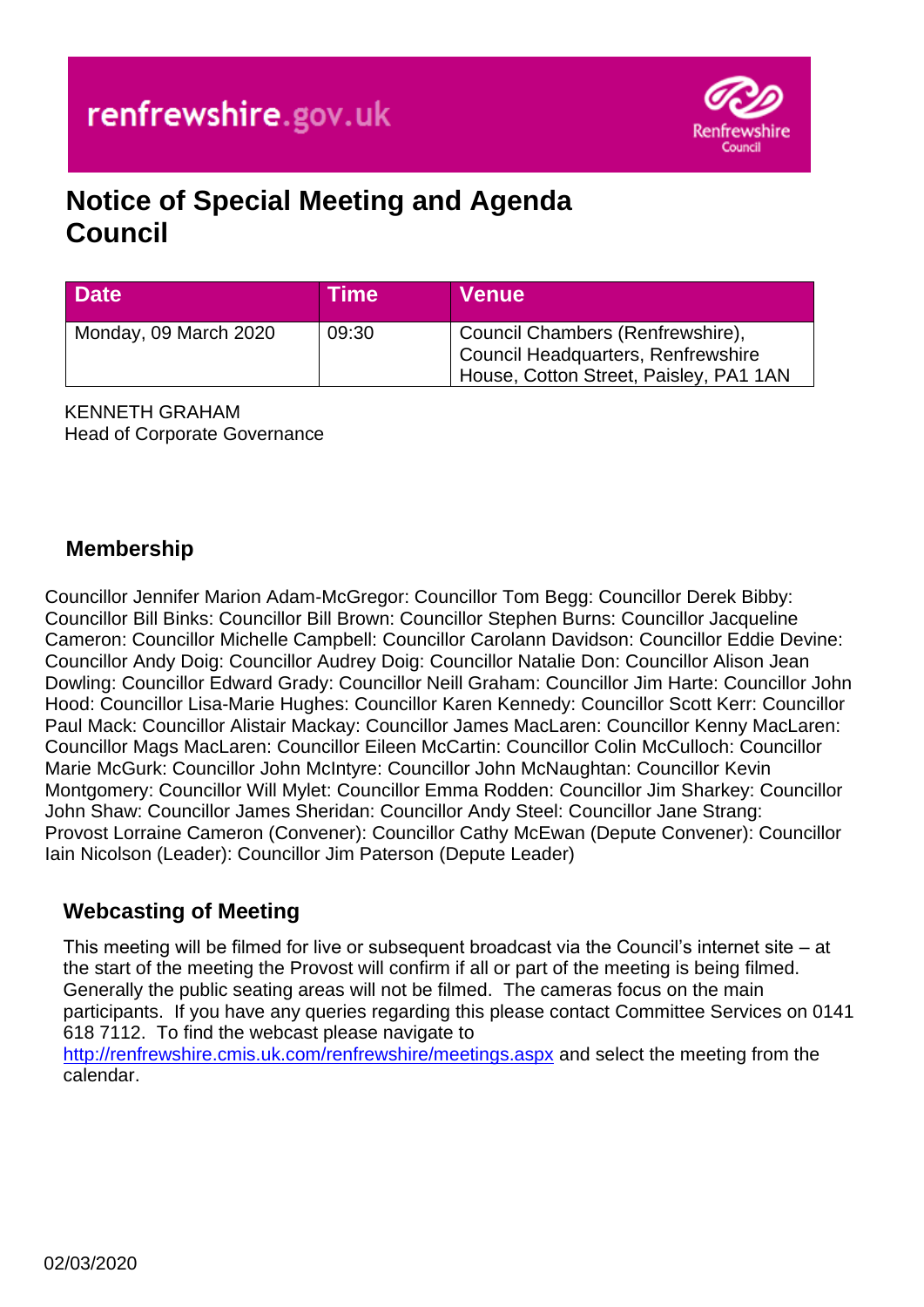# **Further Information**

This is a meeting which is open to members of the public.

A copy of the agenda and reports for this meeting will be available for inspection prior to the meeting at the Customer Service Centre, Renfrewshire House, Cotton Street, Paisley and online at <http://renfrewshire.cmis.uk.com/renfrewshire/CouncilandBoards.aspx> For further information, please either email [democratic-services@renfrewshire.gov.uk](mailto:democratic-services@renfrewshire.gov.uk) or telephone 0141 618 7112.

#### **Members of the Press and Public**

Members of the press and public wishing to attend the meeting should report to the customer service centre where they will be met and directed to the meeting.

#### **Section 112 Statement**

Members' attention is drawn to the enclosed statement regarding declarations in terms of Section 112 of the Local Government Finance Act, 1992.

#### **Procedures**

Copies of the notes of the procedures to be followed in respect of consideration of (i) the Revenue Estimates and Council Tax; and (ii) the Housing Revenue Account Budgets, Rent Levels and Capital Investment Plans are attached to the relevant reports.